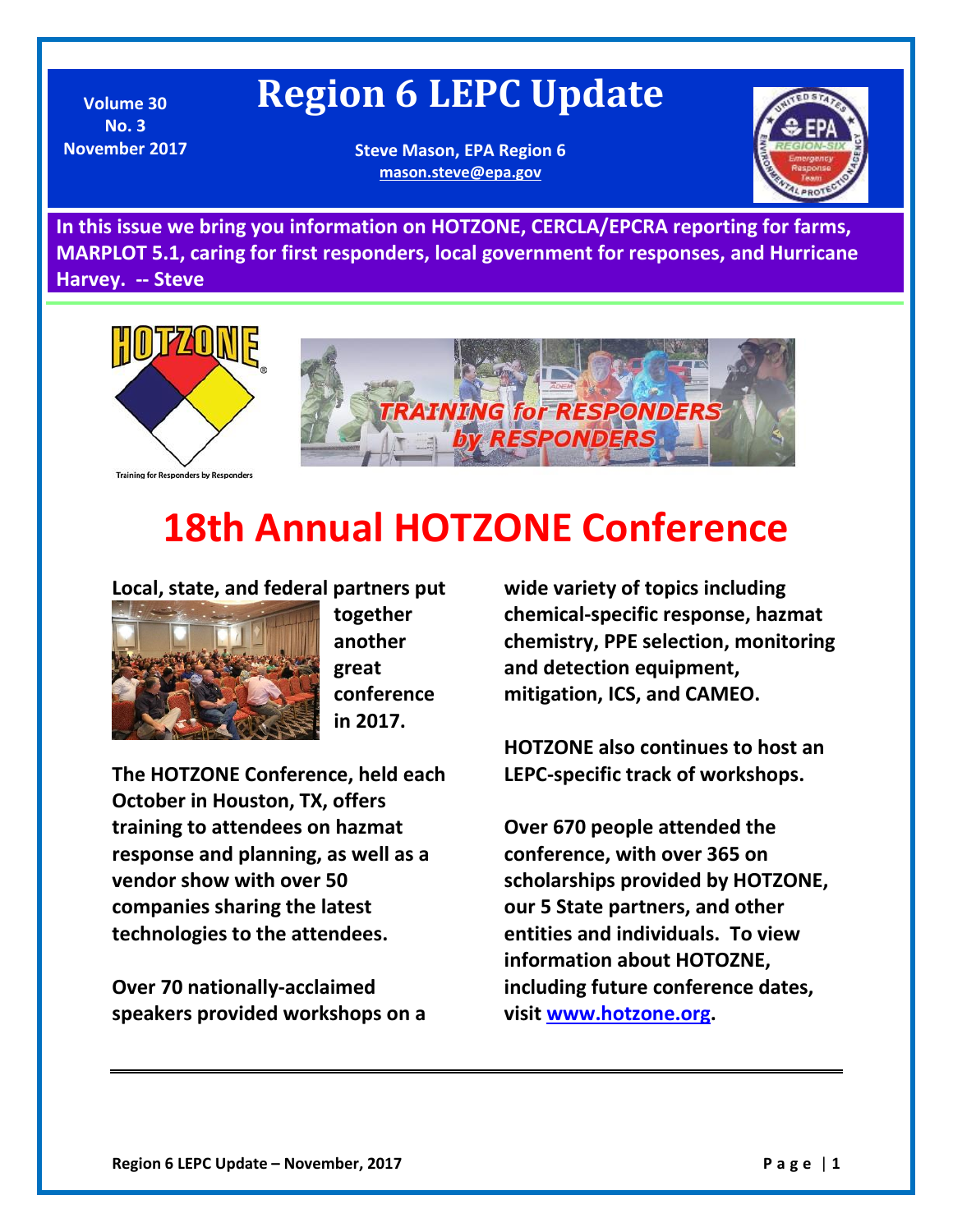# *\$uccess*

This Brochure May Be Worth

\$25,000

**How Local Governments Can Recover Costs for Emergency Response** to Hazardous Substance **Releases** 

## *Stories* **Local Government Reimbursement**

**EPA's Local Governments Reimbursement Program (LGR) enables local governments to recoup costs spent in emergency response to hazardous substances.** 

**The program allows locals to apply to up to \$25,000 worth of reimbursement per incident, enabling local governments that do not have funds available to pay for hazmat response actions.**

| <b>City of Benton, AR</b>    | Awarded \$19,418.00 for costs incurred while<br>responding to a hazardous substance release<br>in September, 2016. |
|------------------------------|--------------------------------------------------------------------------------------------------------------------|
| <b>City of Stuttgart, AR</b> | Awarded \$880.68 for costs incurred while<br>responding to a hazardous substance release<br>in March, 2016.        |

**Application for reimbursement through the LGR Program is relatively quick and simple, and is available to all local communities. For information on how to apply, visit**

**[https://www.epa.gov/emergency-response/local](https://www.epa.gov/emergency-response/local-governments-reimbursement-program)[governments-reimbursement-program](https://www.epa.gov/emergency-response/local-governments-reimbursement-program)**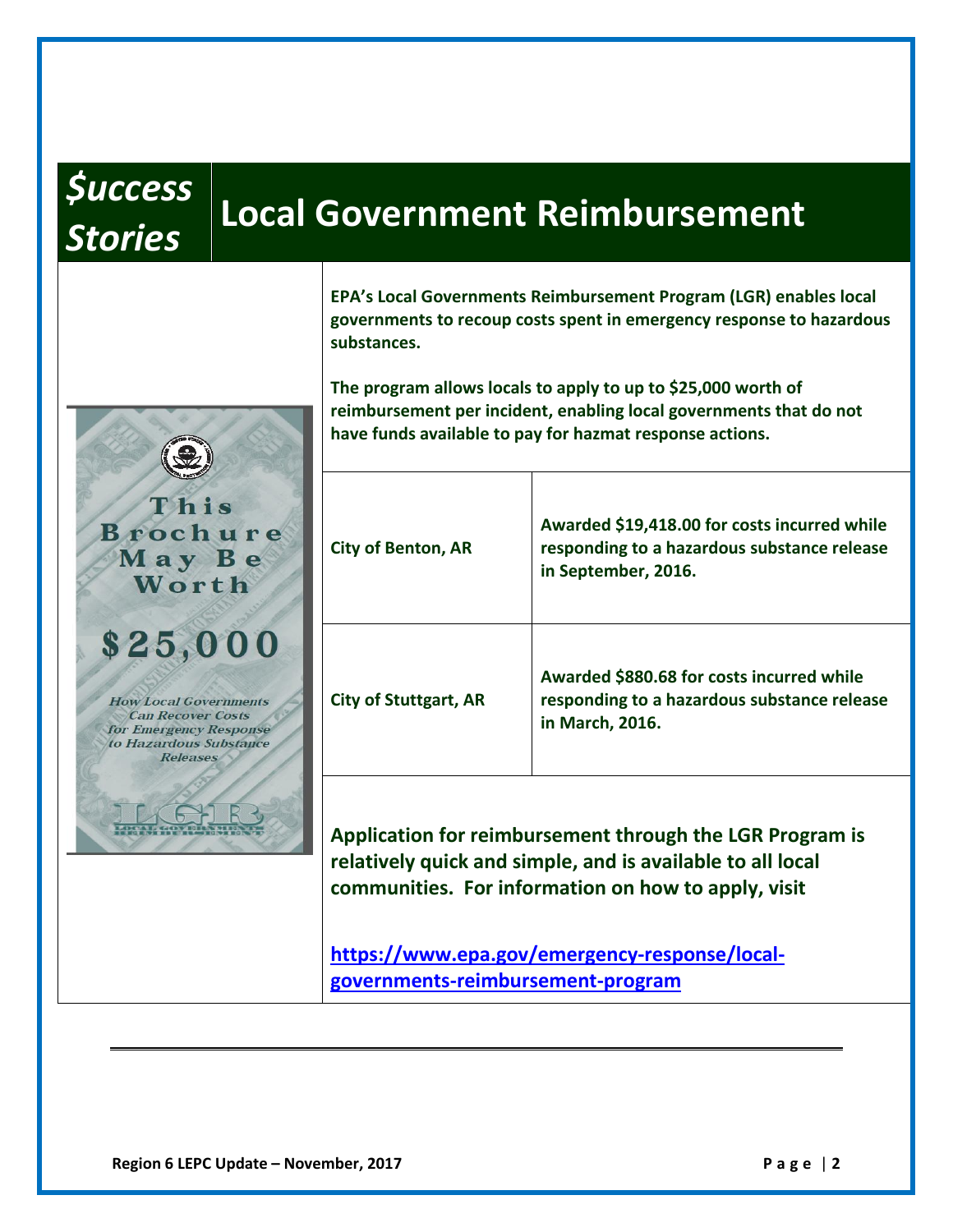**Editor's Note: I met Marissa and her mother, Terri, at the Region 7 LEPC Conference in Kansas City this summer. Marissa is an amazing bundle of energy, which gives us hope for the next generation.**



## From the Shawnee, KS Community Newsletter:

While we often hear sirens on the road, our busy schedules don't always leave time to think about the men and women behind them. That's what makes Marissa Hitt, the young founder of M.O.V.E. (Motivating Others to Value and Encourage First Responders and their Families), so inspiring.

"Every time I hear a siren, I pray for the police officers, firefighters, and emergency personnel going out on calls," Marissa writes. "I also pray for the people they are going to help."

Marissa created M.O.V.E. to "appreciate and help keep…first responders healthy for their families." The organization has collected items to support first responders, such as:

- Individually wrapped healthy snack items
- Supplies for firefighter cancer prevention kits
	- o ◦Unscented baby wipes
	- o ◦Small bottles of Dawn® dishwashing soap
	- o ◦Small scrub brushes
- Small tubs of antibacterial wipes

*From Marissa and Terri:* 

First responders are ordinary people who do extraordinary jobs.

When they go off to work every day, they don't know whether it will be the last time they see their loved ones again.

First responders don't have the option of deciding whether they will respond to a call.

I feel safer knowing there are brave men and women in the world who handle emergencies and are there if I

need them. Every time I hear a siren, I pray for the police



officers, fire fighters, and emergency personnel going out.

M.O.V.E. was created to appreciate and help keep first responders

It is their job.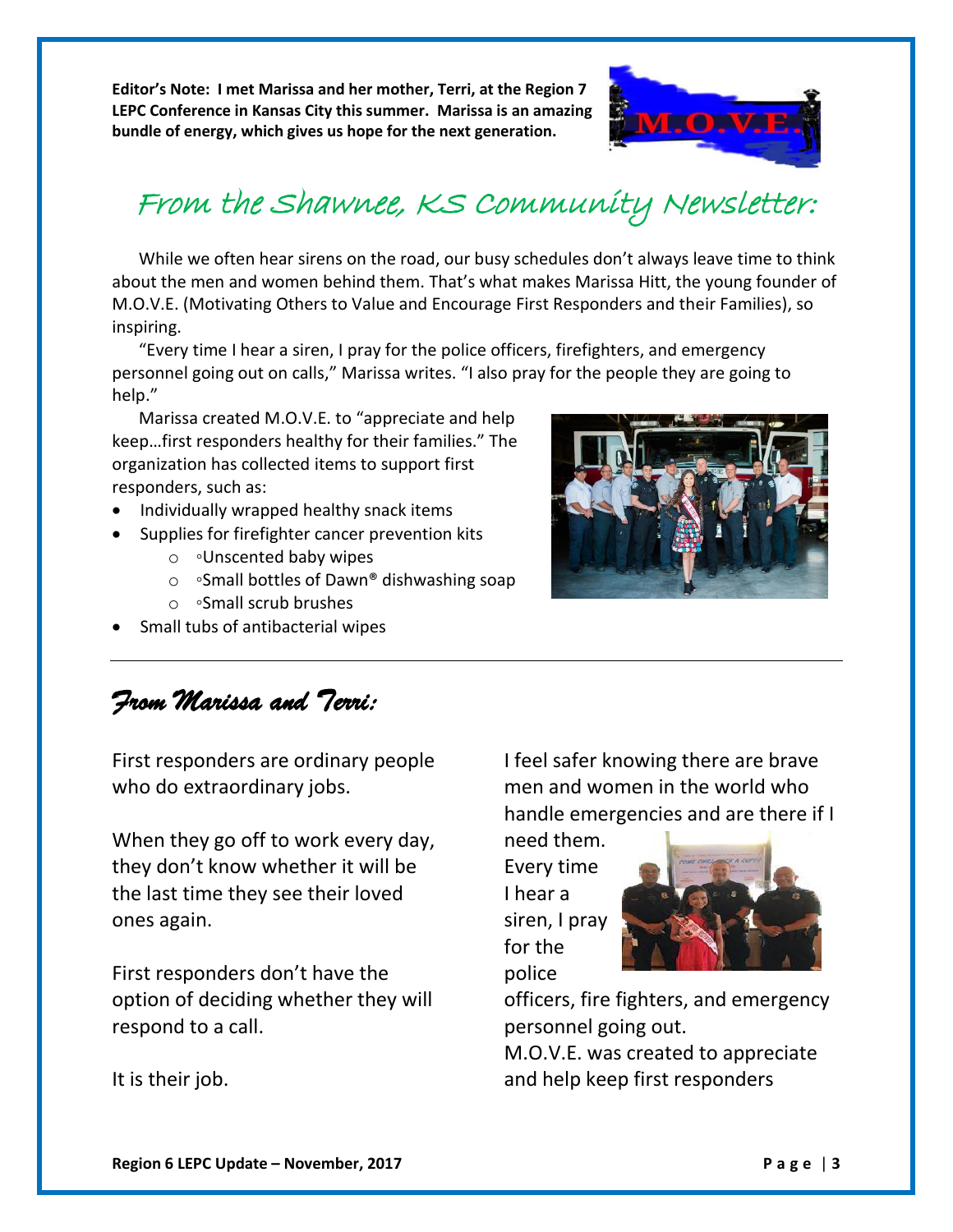healthy for their families and our community.

My goal is to spread nationwide and provide support to first responders by providing healthy individually wrapped snacks since they often miss



meals, hand sanitizers and antibacterial wipes for police officers, and Cancer Prevention Kits

consisting of different wipes, trash bags, and a scrub brush for fire fighters. I have been



honored to get many of these kits on fire trucks for the first time, allowing fire fighters to clean up at the site and eliminating carcinogens before they get back in their trucks.

To learn more about what Marissa is accomplishing, go to [www.motivateothersvalueencourage@gmail.com,](http://www.motivateothersvalueencourage@gmail.com) on Instagram at @move4responders, or on Facebook at <https://www.facebook.com/motivatingotherstovalueandencouragefirstresponders>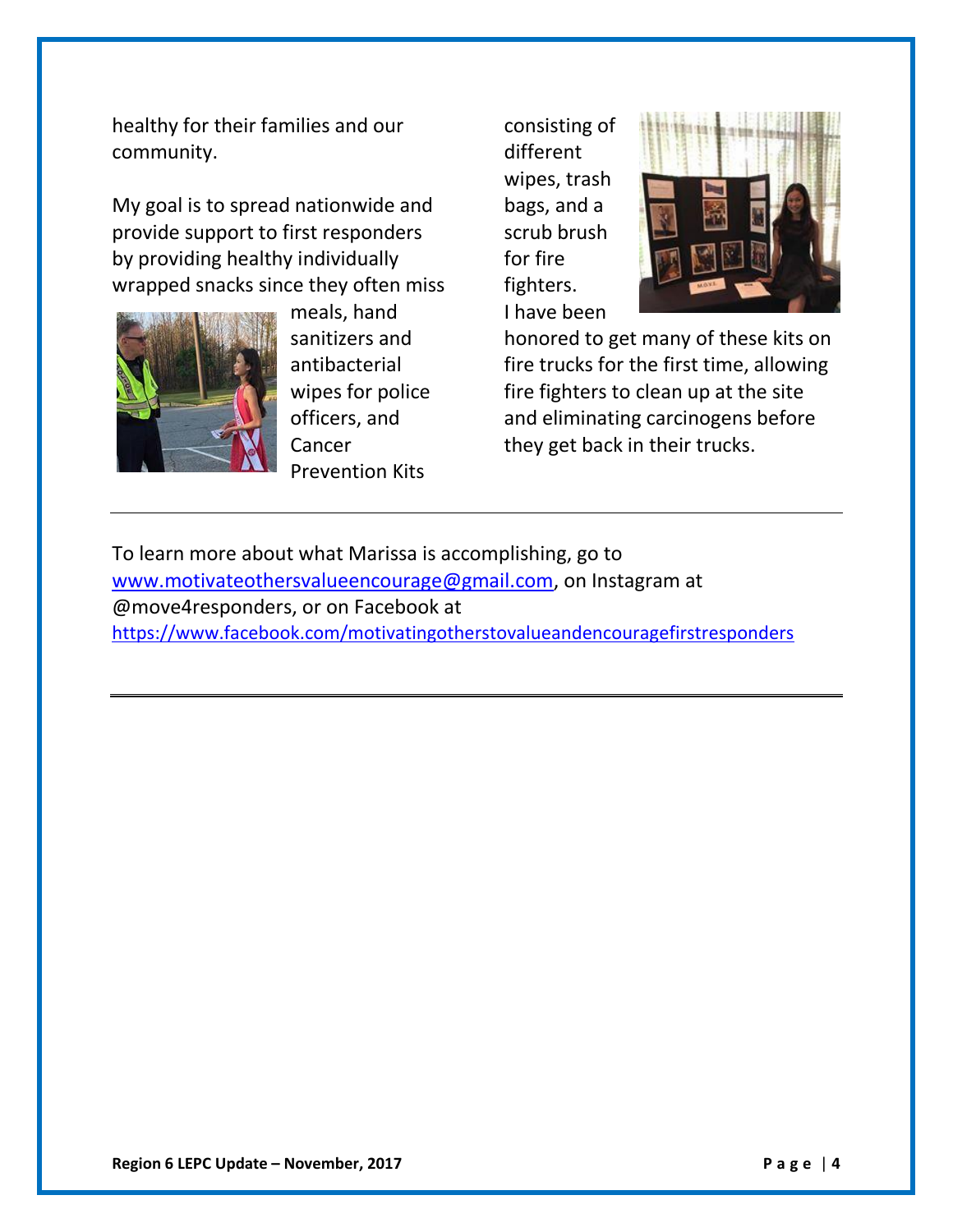## TIER II SUBMITTALS IN THE STATE OF TEXAS

Ξ

Due to the ongoing response and recovery efforts from Hurricane Harvey, the TCEQ has decided to postpone the rollout of the new Tier II Online reporting system until after April of 2018.

TCEQ will continue to require Tier II reports be submitted using the most current version of the Tier2Submit software program.

Customer Numbers (CN), Regulated Entity Numbers (RN) and TXT2 numbers will still be required to submit your Tier II report.

Report submission training classes will continue to be held at the current locations and dates, but will now cover submitting reports using the Tier2Submit software instead of the new online system. Currently, the schedule for classes in Texas includes:

- Abilene -- Tuesday, November 14, 2017
- Addison -- Thursday, November 02, 2017
- Amarillo -- Monday, November 13, 2017
- Austin/San Antonio -- Tuesday, October 24, 2017 & Thursday, January 4, 2018
- Austin -- Thursday, October 26, 2017, Wednesday, November 08, 2017, Friday, December 08, 2017, Wednesday, January 10, 2018, & Tuesday, January 30, 2018
- Beaumont/Orange -- Wednesday, November 15, 2017
- Brownsville -- Tuesday, December 5, 2017
- Corpus Christi -- Wednesday, December 06, 2017
- Dallas -- Tuesday, October 31, 2017
- Denton -- Wednesday, November 01, 2017
- El Paso -- Monday, December 05, 2017
- Houston -- Monday, October 23, 2017, Tuesday, October 24, 2017
- Lubbock -- Wednesday, November 15, 2017
- Midland -- Tuesday, December 12, 2017
- Tyler -- Thursday, November 16, 2017
- Waco -- Wednesday, December 13, 2017

For more information, including registration and specific locations, visit the TCEQ Tier II Training page at<https://www.tceq.texas.gov/permitting/tier2/training.html>

> **TCEQ Tier II Reporting Program, 512-239-5060 or 800-452-2791 [Tier2Help@tceq.texas.gov,](mailto:Tier2Help@tceq.texas.gov) [www.texastier2.org](http://www.texastier2.org/)**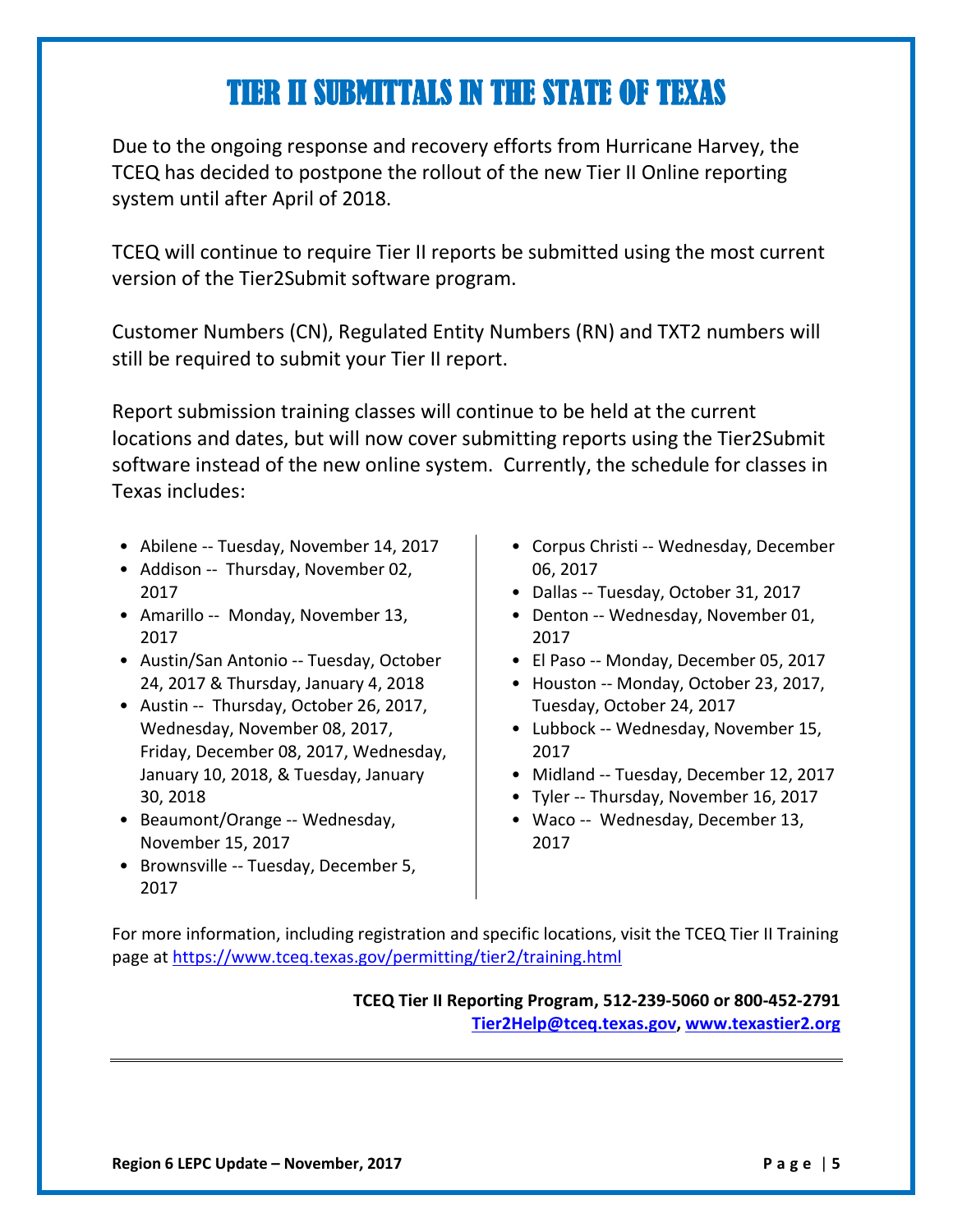#### **Dear CAMEO Community Members,**

MARPLOT 5.1 is now available for download at https://www.epa.gov/cameo/marplot-software.

Note: If you're upgrading to MARPLOT 5.1 from a previous version, follow the instructions on the download page to ensure your data is transferred successfully to the new version.

#### **What's changed in MARPLOT 5.1?**

- Added ability to move objects to a different layer (if the data fields match)
- Added geodatabase files to the list of supported import file types
- Enhanced import to provide the option to import layers into folders
- Created a new MARPLOT file type (DBZ) that allows folders from the panel to be included in the export file
- Modified the new layer function to allow cloning of an existing layer (to use its settings as a template for the new layer)
- Added ability to include links to local files on the computer in popup notes and info boxes
- Switched to SQLite as the internal database structure (rather than DBF)
- Added support for Date and Date-Time fields
- Improved time zone options in the Date and Time map extra (as well as the Date/Time data fields)

#### **Want to know if your software is up to date?**

• Revised basemap options, including new ESRI basemaps and NOAA nautical charts

- Added enhanced support for U.S. National Grid coordinates in export and import
- Switched to a new offline basemap tile provider
- Enhanced search to allow object popup notes to be included as an option
- Added ability to show object popup notes and coordinates in the search results (and therefore also included them in the Copy Table function)
- Updated U.S. Boundaries layers to 2016 data
- Made improvements to the installers and the data upgrade process for existing users
- Added enhancements for program stability and improvements for program speed
- Made additional improvements to the program interface and fixed bugs

The latest versions of the CAMEO software suite desktop programs are ALOHA 5.4.7, CAMEO Chemicals 2.7, CAMEOfm 3.3, MARPLOT 5.1, and Tier2 Submit 2016. We also have a CAMEO Chemicals app (version 2.7.01) for mobile phones and tablets, which you can get on Google Play and in the App Store.

#### **Regards, The CAMEO Team at EPA and NOAA**



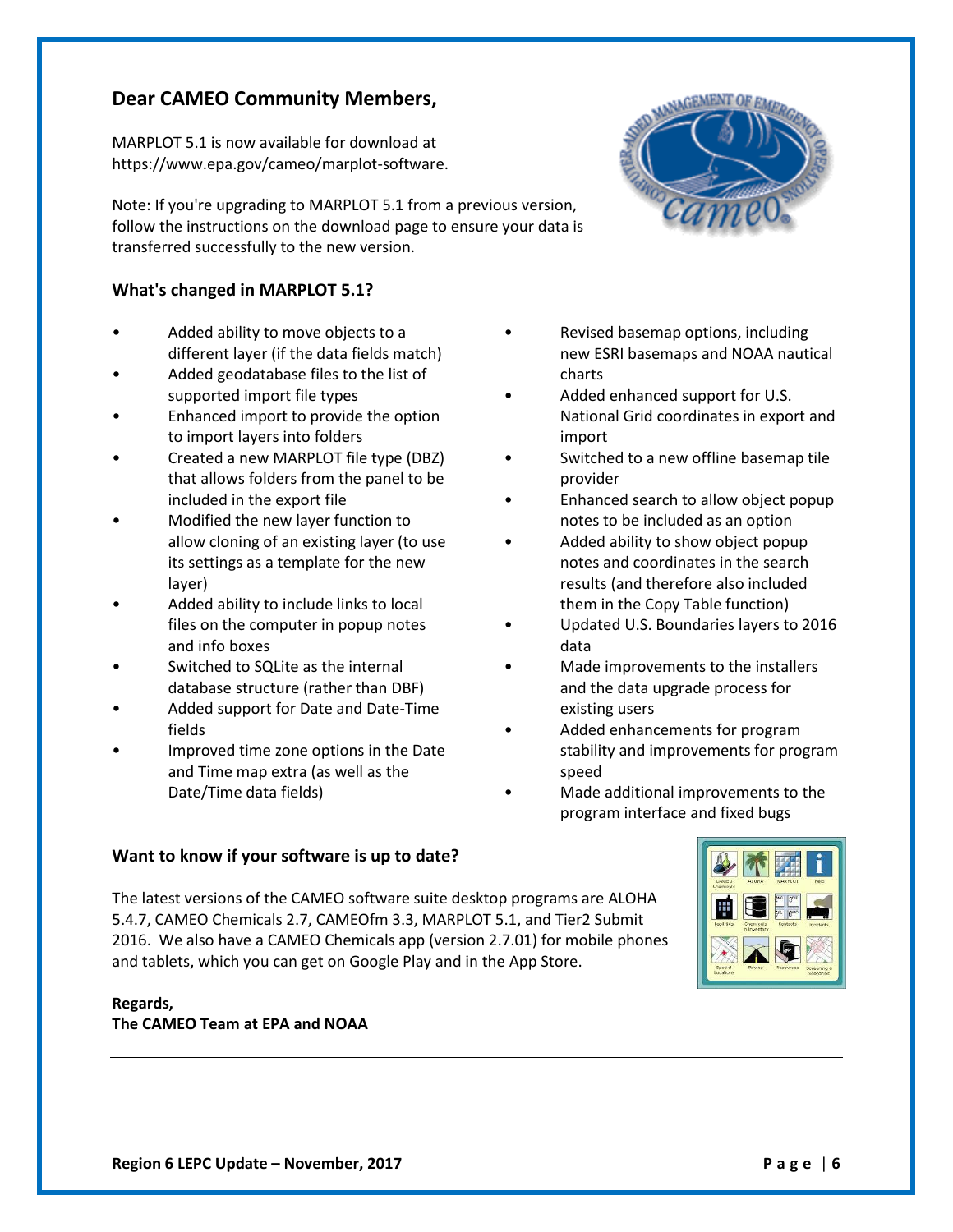#### **CERCLA and EPCRA Reporting Requirements for Air Releases of Hazardous Substances from Animal Waste at Farms**

**Attention! Farms with continuous releases must submit their initial continuous release notification on November 15, 2017.**

#### **Overview**

The Comprehensive Environmental Response, Compensation, and Liability Act (CERCLA) and Emergency Planning and Community Right to Know Act (EPCRA) require facilities to report releases of hazardous substances that are equal to or greater than their reportable quantities (RQ) within any 24-hour period. Following a hazardous substance reportable release, a facility owner or

operator must notify federal authorities under CERCLA and state and local authorities under EPCRA.

#### **Reporting Exemption for Animal Waste and Resulting Litigation**

On December 18, 2008, EPA published a final rule that exempted most farms from certain release reporting requirements in CERCLA and EPCRA. Specifically, the rule exempted farms releasing

hazardous substances from animal waste to the air above threshold levels from reporting under CERCLA.

For EPCRA reporting, the rule exempted reporting of such releases if the farm had fewer animals than a large concentrated animal feeding operation (CAFO).

In short, all farms were relieved from reporting hazardous substance air releases from animal waste under CERCLA, and only large CAFOs were subject to EPCRA reporting.

A number of citizen groups challenged the validity of the final rule in the U.S. Court of Appeals.

On April 11, 2017, the Court struck down the final rule, eliminating the reporting exemptions for farms.

EPA sought additional time from the Court to delay the effective date so that EPA could develop guidance materials to help farmers understand their reporting obligations.

Unless the Court takes further action, the court's ruling takes effect on November 15, 2017.

#### **Purpose**

EPA developed this interim guidance to assist farms in complying with requirements to report air releases of hazardous

substances from animal waste under CERCLA and EPCRA.

EPA welcomes comments and suggestions from the regulated community and the public on these resources and other additional resources that should be included here.

Please email comments or suggestions by November 24, 2017, to:

#### [cercla103.guidance@epa.gov](mailto:cercla103.guidance@epa.gov)

EPA will revise this guidance, as necessary, to reflect additional information to assist farm owners and operators to meet reporting obligations.

#### **Frequent Questions**

*What are my requirements to report air releases from animal waste under CERCLA section 103?*

Farm owners/operators must comply with CERCLA section 103 reporting requirements for air releases of hazardous substances from animal waste at their farms.

Farm owners/ operators must notify the NRC at 1- 800-424-8802 when their facilities have air releases of hazardous substances from animal wastes that are equal to or greater than their reportable quantities (RQs) within any 24-hour period.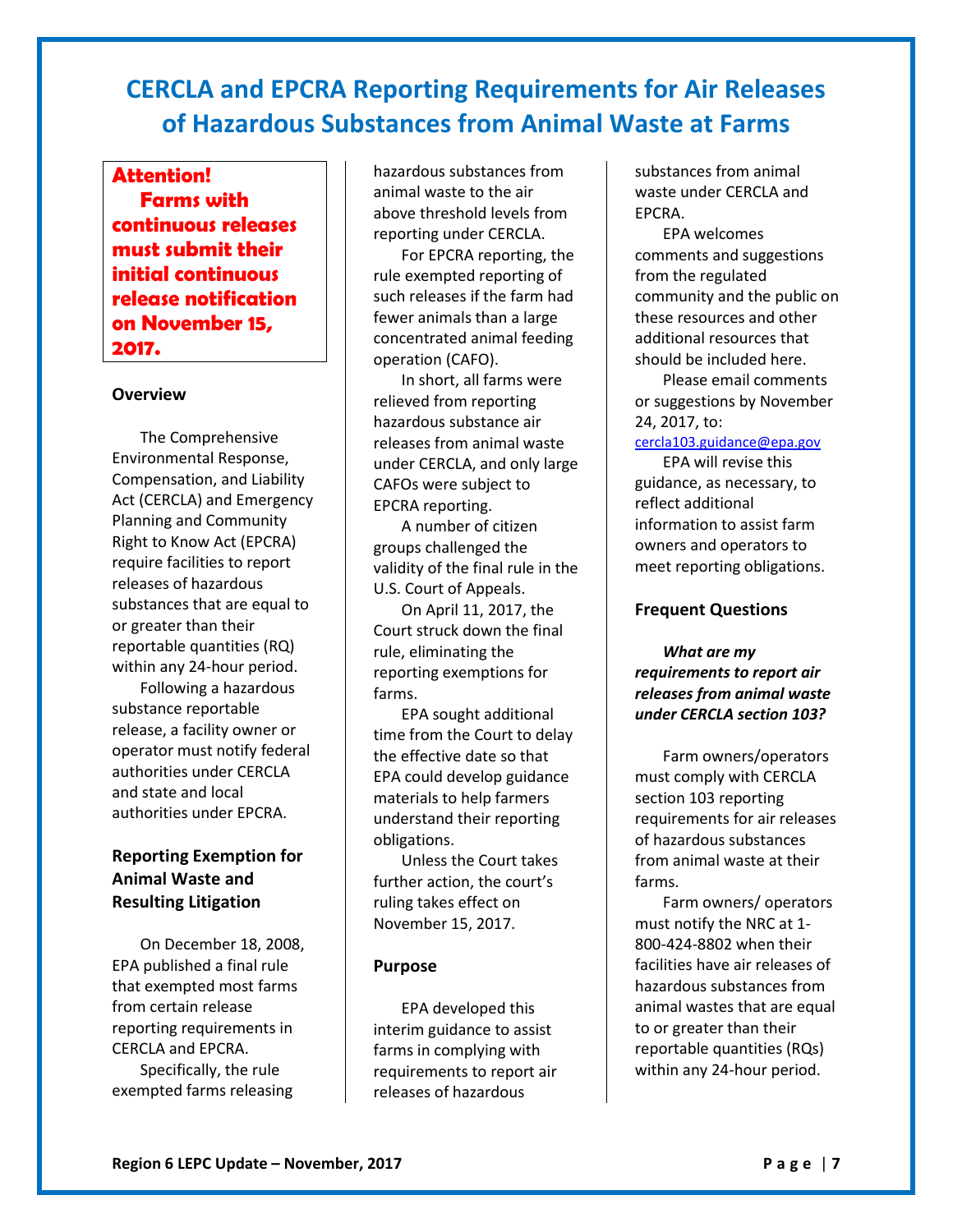Alternatively, you can follow a streamlined reporting process known as "continuous release reporting."

This requires the facility owner or operator to:

- Call the NRC and identify your reportable release as an "initial continuous release notification;"
- Submit an initial written notification to the EPA Regional Office;
- One year later submit an additional follow-up written notification to the EPA Regional Office.

For more information on continuous release reporting, see: How do I report a continuous release under CERCLA? and Resources.

#### *What are my requirements to report under EPCRA section 304?*

EPA interprets the statute to exclude farms that use substances in "routine agricultural operations" from reporting under EPCRA section 304.

EPA intends to conduct a rulemaking to clarify its interpretation of "used in routine agricultural operations" as it pertains to EPCRA reporting requirements.

#### *When do I have to comply?*

Unless the Court takes further action, the court's ruling takes effect on November 15, 2017.

Starting on this date, farms releasing hazardous substances to air from animal wastes, equal to or greater than their RQs, within any 24-hour period, must notify the NRC. For farms with continuous releases, this means that the initial continuous release notification needs to be made as of the effective date of the Court action (currently November 15, 2017).

#### *What substances need to be reported?*

Typical hazardous substances associated with animal wastes include ammonia and hydrogen sulfide.

Both ammonia and hydrogen sulfide have a reportable quantity of 100 lbs.

If a farm releases ammonia and/or hydrogen sulfide in amounts ≥ the reportable quantity (100 lbs) within a 24-hour period, then the farm owner or operator must notify the NRC.

#### *Do I have to report when I apply fertilizers or pesticides to crops?*

No, farm owners/ operators do not need to report the normal application of fertilizers (including normal application of manure as a fertilizer) or the handling, storage or application of pesticide products registered under the Federal Insecticide,

Fungicide, and Rodenticide Act (FIFRA).

However, under CERCLA section 103, any spills or accidents involving these substances must be immediately reported to the NRC when they meet or exceed the RQ.

#### *Do I have to report if I am participating in the EPA's Animal Feeding Operation Air Compliance Agreement?*

At this time, farm owners/operators in compliance with their Animal Feeding Operation Air Compliance Agreement (70 FR 4958) are not expected to report air releases of hazardous substances from animal wastes under CERCLA and EPCRA.

Per their Agreement, participants must report air releases of hazardous substances equal to or exceeding the hazardous substances' reportable quantities under CERCLA when EPA completes the National Air Emissions Monitoring Study.

#### *How do I estimate the releases for reporting?*

Some farms that raise animals will have reportable releases of ammonia and/or hydrogen sulfide (i.e. release of ≥ 100 lbs in a 24-hour period) from animal wastes. These resources may assist farmers in estimating emissions.

EPA recognizes that it will be challenging for farmers to report releases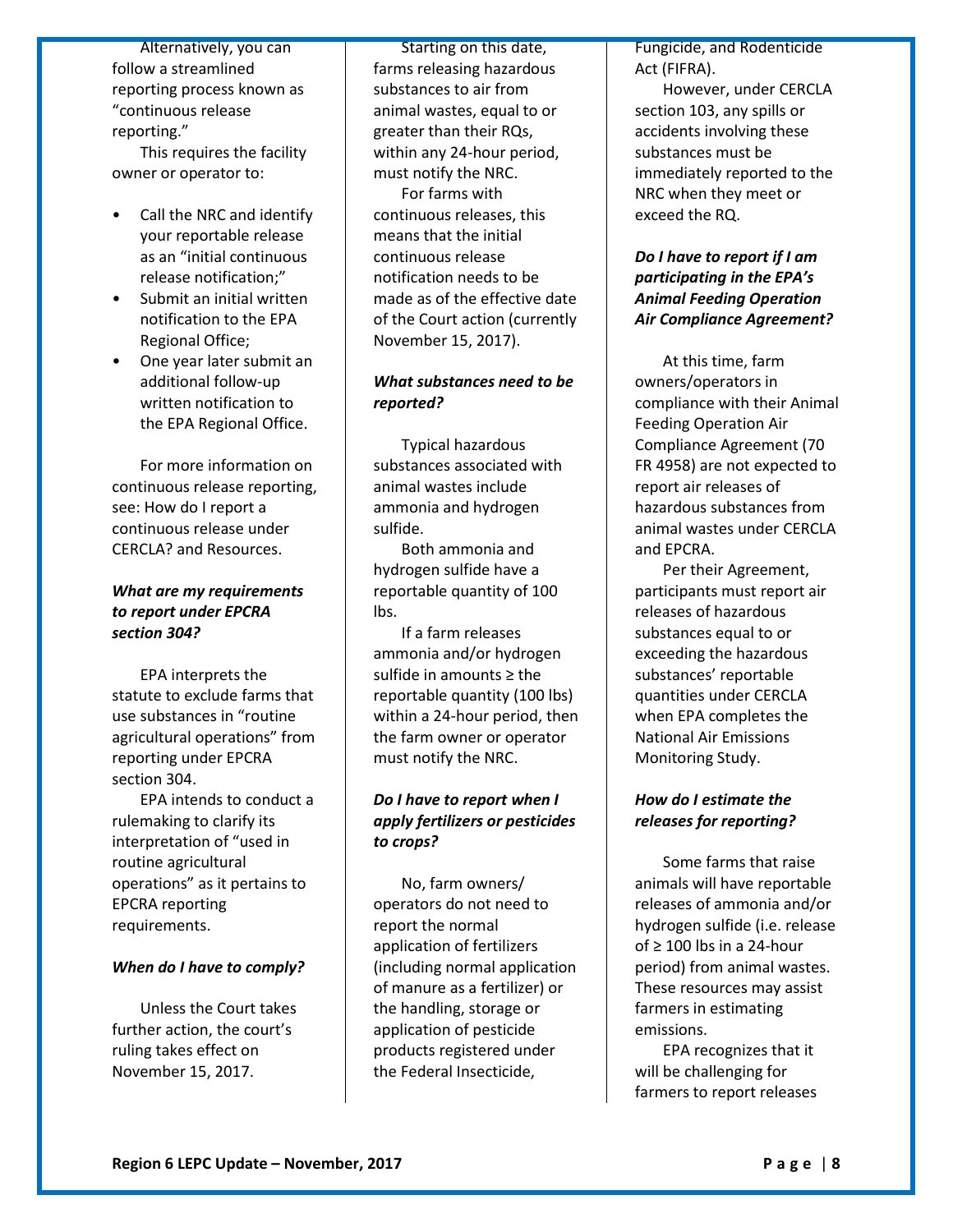from animal wastes because there is no generally accepted methodology for estimating emission quantities at this time.

CERCLA section 103 allows "continuous releases" to be reported in ranges.

EPA understands that farmers may need to report their releases in broad ranges that reflect the high degree of uncertainty and variability of these releases.

#### *How can I reduce emissions?*

EPA and the USDA developed [a reference guide](https://www.epa.gov/afos-air/agricultural-air-quality-conservation-measures-reference-guide-poultry-and-livestock) that provides options for improving air quality from livestock and poultry operations.

The guide provides a compilation of conservation measures for reducing air pollutant emissions and/or reducing air quality impacts from livestock and poultry operations.

#### *Who do I notify if I need to report?*

You must immediately notify the NRC when you have a release of any CERCLA hazardous substance at or above its reportable quantity within any 24-hour period.

However, there is an exception for the normal application of fertilizers or the handling, storage or application of pesticide products as described above.

#### *Can I request an extension?*

No, CERCLA section 103 requires the facility owner or

operator to immediately notify the NRC of a reportable release of a hazardous substance.

The one exception is for farm owners/operators participating in the Agency's Animal Feeding Operation Air Compliance Agreement, and that are in compliance with their Agreements.

#### *Do I have to notify the NRC every time my emissions exceed the reportable quantity in a 24-hour period?*

No. If your farm has releases that are continuous and stable in quantity and rate, you can follow a streamlined reporting process known as "continuous release reporting."

EPA considers emissions from animal waste to be continuous and stable in quantity and rate, and therefore eligible for this streamlined reporting option.

You may follow these steps to report air emissions from animal wastes (e.g. ammonia and hydrogen sulfide releases):

**Step 1:** Notify the NRC. In order to qualify as a continuous release notification, the caller must inform the NRC representative that this is an "initial continuous release notification." Provide the NRC representative with:

• The name and location of the farm

• The name(s) of the hazardous substance(s) released

The NRC representative will provide an identification number (CR-ERNS) for your farm.

You will have to use this number for any follow-up report or notification that is required under the continuous release reporting requirements.

Note: The NRC does not require personally identifiable information, such as an address for a private residence.

As an alternative, a generic location (such as name of city/town and state) may be sufficient.

**Step 2:** Submit an initial written notification to the EPA Regional Office.

Submit an initial written notification to the EPA Regional Office for the area where the release occurs, within 30 days of the call to the NRC.

Farms can use the [continuous release reporting](https://www.epa.gov/epcra/appendix-b-reporting-requirements-continuous-releases-hazardous-substances)  [form](https://www.epa.gov/epcra/appendix-b-reporting-requirements-continuous-releases-hazardous-substances) to provide the initial written notification.

Please note that this continuous release form is intended for multiple sectors and provides directions to send information to the EPA Regional Offices and to LEPCs and SERCs.

Farms not reporting under EPCRA should not send information to the LEPCs and SERCs.

EPA is developing a streamlined continuous release reporting form for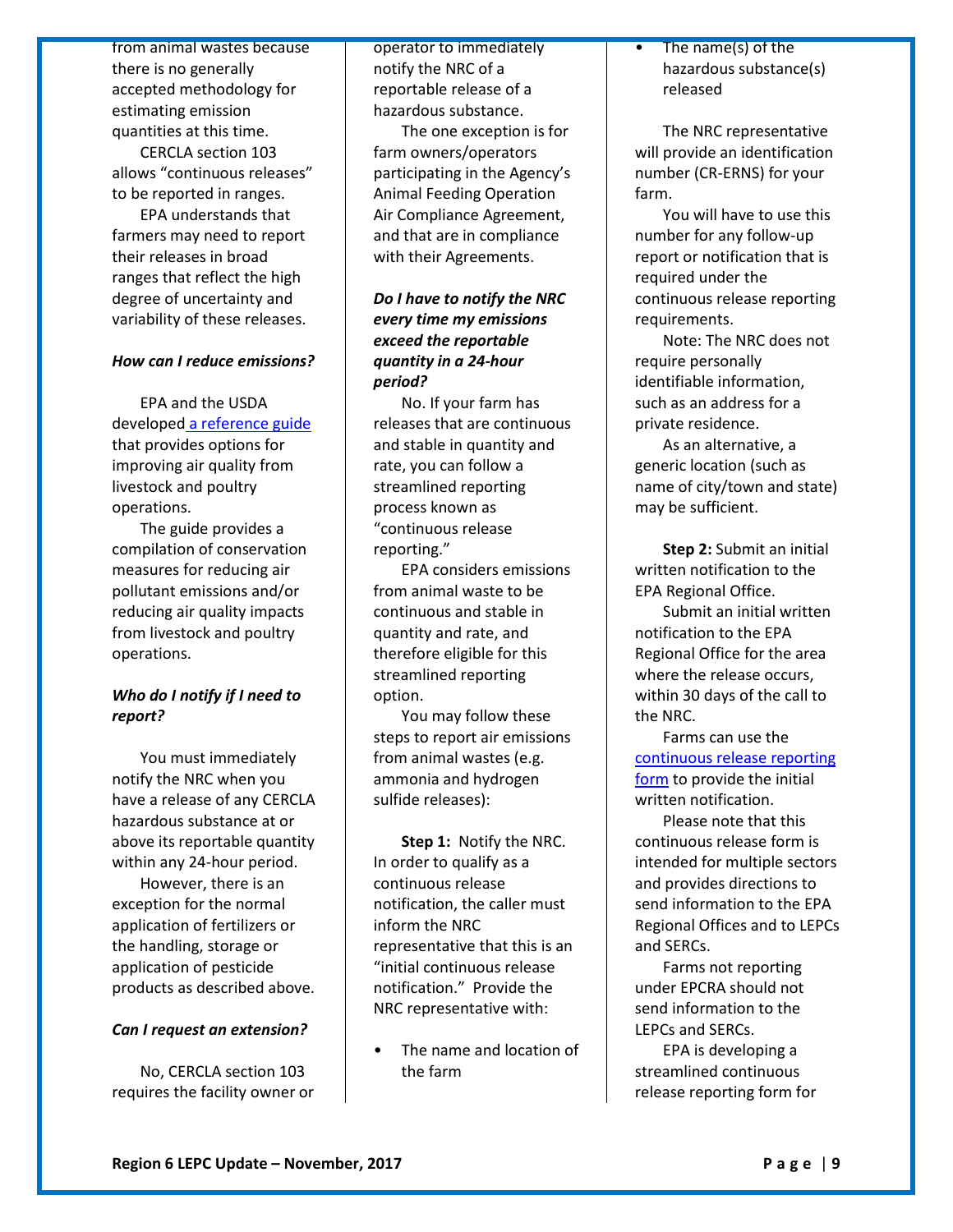farm facility owners and operators and plans to make this form available once it is finalized.

**Step 3:** A one-time first anniversary follow-up report to the EPA Regional Office.

Within 30 days of the first anniversary date of the initial written notification (i.e., the first continuous release report), the person in charge of the farm must submit a one-time anniversary report to the EPA Regional Office.

The farm owner/operator must verify and update the information initially submitted for each of the hazardous substances reported to the NRC and to the EPA Regional Office.

This follow-up report should be re-certified by the person in charge of the farm.

EPA's [guide Reporting](https://www.epa.gov/epcra/reporting-requirements-continuous-releases-hazardous-substances-guide-facilities-compliance)  [Requirements for Continuous](https://www.epa.gov/epcra/reporting-requirements-continuous-releases-hazardous-substances-guide-facilities-compliance)  [Releases of Hazardous](https://www.epa.gov/epcra/reporting-requirements-continuous-releases-hazardous-substances-guide-facilities-compliance)  [Substances](https://www.epa.gov/epcra/reporting-requirements-continuous-releases-hazardous-substances-guide-facilities-compliance) includes forms to assist you with developing written reports.

The guide provides an overview of the information required for the initial and first anniversary follow-up reports.

#### *Are there additional continuous release reporting requirements?*

There are two additional types of continuous release reporting requirements:

- statistically significant increase (SSI) notification and
- notification of changes to previously submitted continuous release information.

You must immediately notify the NRC of any statistically significant increases (SSI) or of a change in previously submitted release information. This is most likely to be triggered by:

- an increase in the number of animals maintained on the farm (beyond the range used for the initial report) or
- a significant change (or disruption) in waste handling systems or procedures.

This is an ongoing requirement.

#### *What is an SSI?*

An SSI is an episodic release of a hazardous substance that exceeds the release quantity described in the upper bound of the normal range of the facility's continuous release report. The normal range includes all releases of a hazardous substance (from all sources at the facility) occurring over any 24-hour period under normal operating conditions during the preceding year.

Only those releases that are both continuous and stable in quantity and rate may be included in the normal range.

#### *How often do I need to estimate emissions?*

You must annually review emissions from the farm. You'll also need to estimate emissions following any significant changes in operations that may result in SSI in emissions.

*A farm owner/operator filed the continuous release and one-time anniversary report to comply with CERCLA section 103 for their facility before the 2008 exemption. If the information is still valid, do they have to file again?*

No, if there have been no SSI in emissions or other changes to the report filed before 2008, then the farm owner/operator need not submit another report.

For more information on this guidance, and to find the calculation estimators for the various livestock, visit the EPA site at:

[https://www.epa.gov/epcra/](https://www.epa.gov/epcra/cercla-and-epcra-reporting-requirements-air-releases-hazardous-substances-animal-waste-farms) [cercla-and-epcra-reporting](https://www.epa.gov/epcra/cercla-and-epcra-reporting-requirements-air-releases-hazardous-substances-animal-waste-farms)[requirements-air-releases](https://www.epa.gov/epcra/cercla-and-epcra-reporting-requirements-air-releases-hazardous-substances-animal-waste-farms)[hazardous-substances](https://www.epa.gov/epcra/cercla-and-epcra-reporting-requirements-air-releases-hazardous-substances-animal-waste-farms)[animal-waste-farms](https://www.epa.gov/epcra/cercla-and-epcra-reporting-requirements-air-releases-hazardous-substances-animal-waste-farms)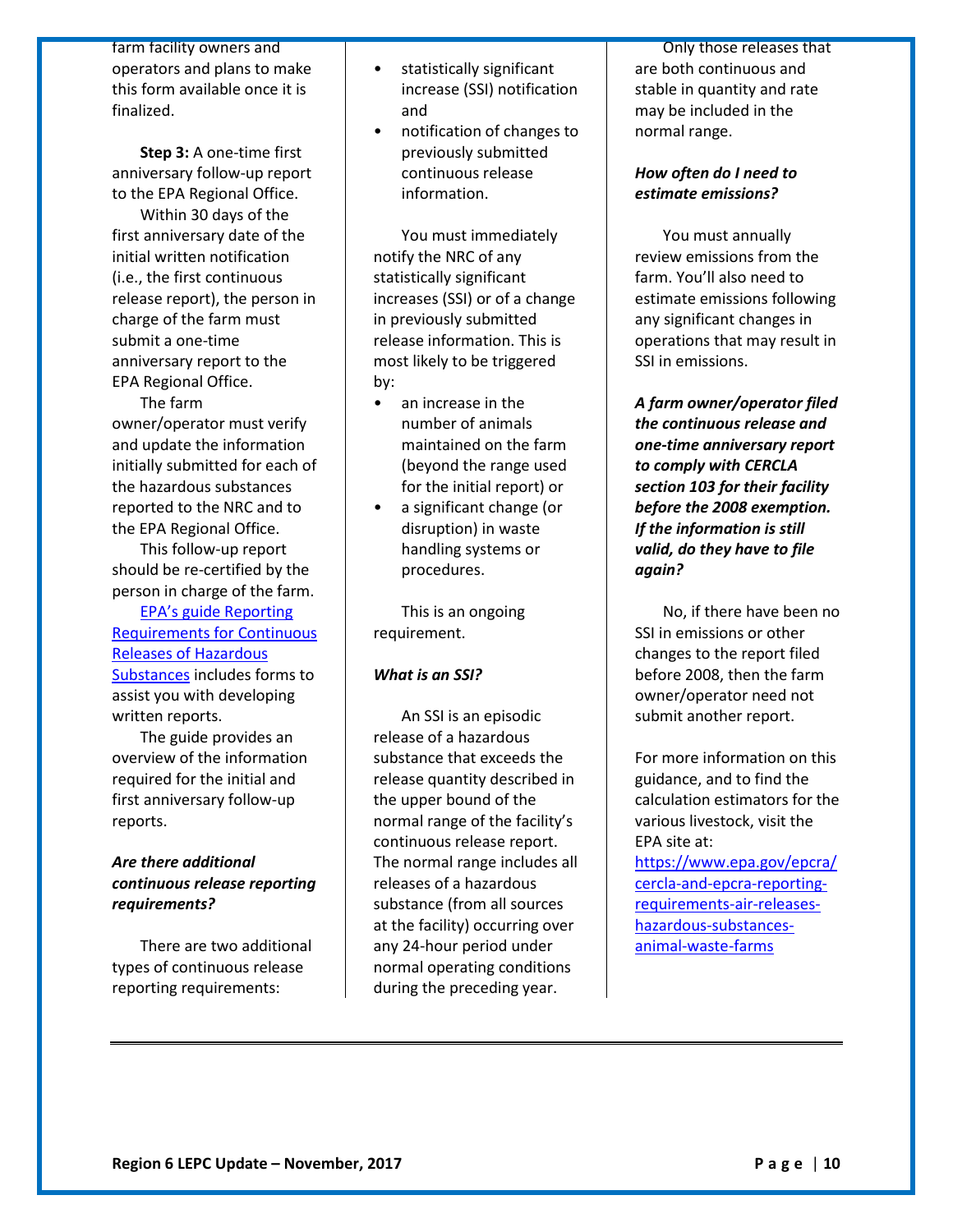



*FINALLY…* 

**Thanks to all the local first responders and community leaders on the Texas Coast who worked tirelessly to protect the citizens in their areas during Hurricane Harvey.**



**Additionally, thanks to all the State and Federal employees who supported those operations under ESF-10, including emergency responses, water and waste water assessments, recovery of orphaned containers and other efforts.**

**In the past twenty-five years, Region 6 has experienced several large events – The Columbia Space Shuttle, Hurricanes Katrina, Ike, Rita, Gustav, Harvey, the Oklahoma City Bombing, and Deepwater Horizon."** 

**And each time, local, state, federal, industry, and volunteer efforts have worked together to respond and recover effectively from those events.**